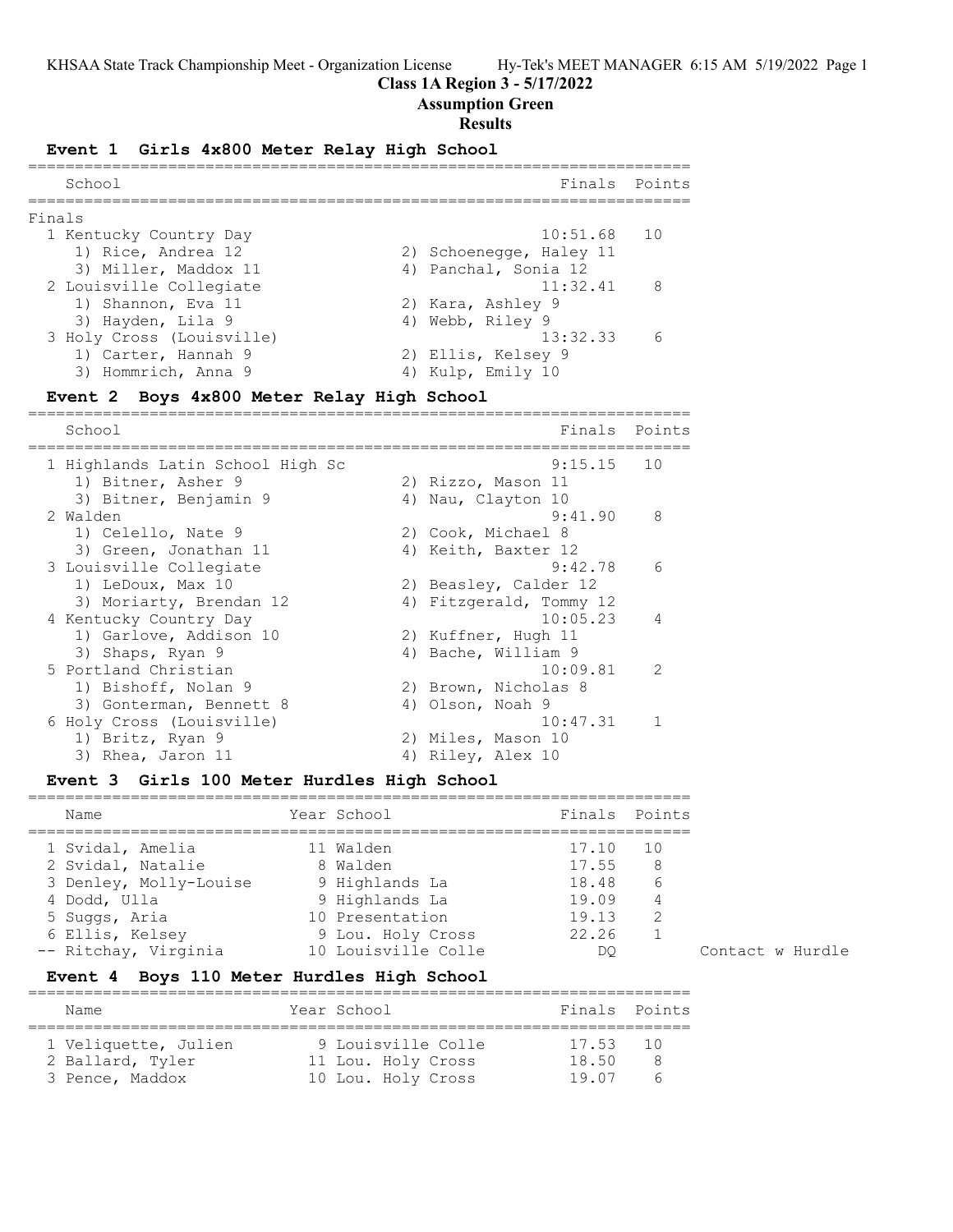## **Class 1A Region 3 - 5/17/2022**

**Assumption Green**

#### **Results**

# **....Event 4 Boys 110 Meter Hurdles High School**

4 Harrod, Jonathan 9 Highlands La 21.11 4

#### **Event 5 Girls 100 Meter Dash High School** ==========================================================================

| Name                   | Year School           | Finals H# Points |                |    |
|------------------------|-----------------------|------------------|----------------|----|
| 1 Davis, Ta'Mya        | 11 Presentation       | 13.08            | 3              | 10 |
| 2 Perez Tolon, Chabely | 9 Brown               | 13.09            | $\mathcal{E}$  | 8  |
| 3 Jones, Peyton        | 10 Brown              | 13.47            | 3              | 6  |
| 4 Jackson, Symone      | 10 Kentucky Country   | 13.54            | 3              | 4  |
| 5 Schulten, Gabbie     | 10 Louisville Colle   | 14.20            | $\mathcal{L}$  | 2  |
| 6 Barbercheck, Mia     | 10 Louisville Colle   | 14.23            | 2              |    |
| 7 Bibbs, Shanya        | 12 Presentation       | 14.30            | 3              |    |
| 8 Vonderheide, Olivia  | 9 Highlands La        | 14.31            | 3              |    |
| 9 Hassan, Sarah        | 12 Walden             | 14.33            | $\overline{2}$ |    |
| 10 Baum, Katherine     | 9 Highlands La        | 14.37            | 3              |    |
| 11 Caudill, Abby       | 12 Kentucky Country   | 14.63            | 3              |    |
| 12 Ritter, Sara        | 11 Whitefield Academy | 14.79            | 2              |    |
| 13 Ritter, Kylie       | 11 Whitefield Academy | 15.00            | $\mathcal{L}$  |    |
| 14 Cubbage-Troop, June | 10 Walden             | 15.45            | $\mathcal{L}$  |    |
| 15 Hommrich, Anna      | 9 Lou. Holy Cross     | 15.72            |                |    |
| 16 Maguire, Alaina     | 8 Portland Christian  | 19.20            | $\mathcal{D}$  |    |

### **Event 6 Boys 100 Meter Dash High School**

| Name                     | Year School           | Finals H# Points |                |                |
|--------------------------|-----------------------|------------------|----------------|----------------|
| 1 Hadley, Keith          | 9 Lou. Holy Cross     | 11.82            | 3              | 10             |
| 2 Stepteau, Kyle         | 9 Kentucky Country    | 11.93            | 3              | 8              |
| 3 Robinson, Isaiah       | 12 Kentucky Country   | 11.95            | $\mathcal{S}$  | 6              |
| 4 McCauley, William      | 8 Walden              | 11.97            | $\mathcal{S}$  | $\overline{4}$ |
| 5 Smith, Kwaylen         | 10 Louisville Colle   | 12.00            | $\mathcal{S}$  | 2              |
| 6 Veliquette, Oliver     | 10 Louisville Colle   | 12.07            | 3              | $\mathbf{1}$   |
| 7 Hardesty, Jayse        | 10 Lou. Holy Cross    | 12.10            | 3              |                |
| 8 Thomas, Christian      | 9 Portland Christian  | 12.15            | 3              |                |
| 9 Johnson, Luke          | 11 St. Francis        | 12.43            | 2              |                |
| 10 Nagy, Jonathan        | 8 Portland Christian  | 12.55            | $\mathcal{L}$  |                |
| 11 Vander Woude, Brendan | 11 Highlands La       | 12.75            | $\overline{2}$ |                |
| 12 Schneiderman, Henry   | 12 St. Francis        | 12.78            | $\overline{2}$ |                |
| 13 Young, David          | 11 Walden             | 13.06            | $\overline{c}$ |                |
| 14 Vibbert, Jacob        | 12 Whitefield Academy | 13.38            | $\overline{2}$ |                |
| 15 Harris, Paul          | 9 Whitefield Academy  | 13.41            | 2              |                |
| 16 Lane, Jacob           | 9 Highlands La        | 13.84            | 2              |                |
| 17 Weaver, Alex          | 9 Brown               | 14.39            | $\mathbf{1}$   |                |
| 18 Zausch, Oliver        | 7 Brown               | 15.00            |                |                |

## **Event 7 Girls 4x200 Meter Relay High School**

| School                                           |                                          | Finals Points |
|--------------------------------------------------|------------------------------------------|---------------|
| 1 Brown<br>1) O'Brien, Lucy 8                    | $1:53.91$ 10<br>2) Jones, Peyton 10      |               |
| 3) Goodman, Owen 12<br>2 Holy Cross (Louisville) | 4) Perez Tolon, Chabely 9<br>$1:57.54$ 8 |               |
| 1) Kulp, Emily 10                                | 2) Baxter, Emma 10                       |               |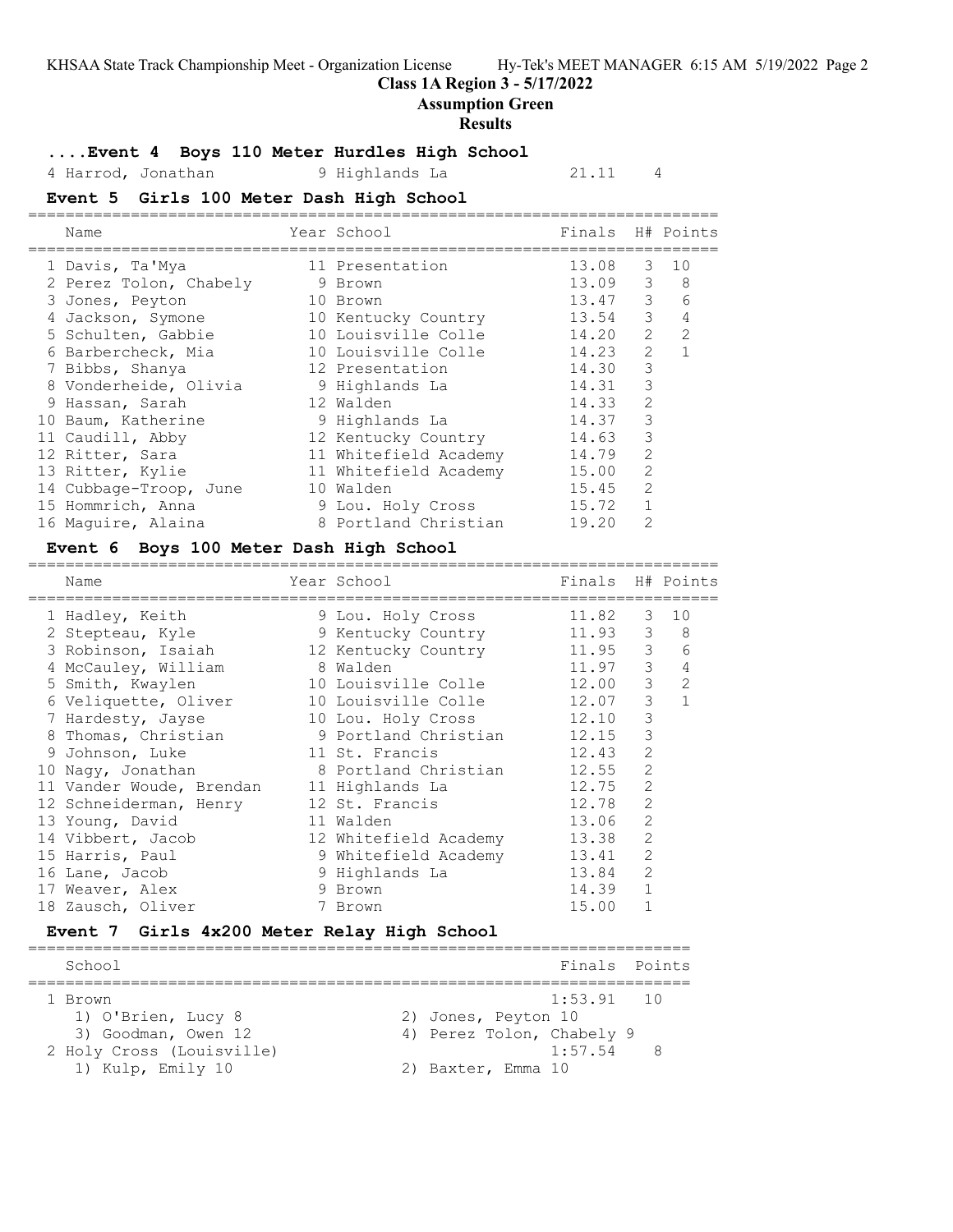## **Class 1A Region 3 - 5/17/2022**

**Assumption Green**

## **Results**

## **....Event 7 Girls 4x200 Meter Relay High School**

| 3) Howard, Trinity 10            | 4) Streble, Mattie 11 |     |
|----------------------------------|-----------------------|-----|
| 3 Highlands Latin School High Sc | 1:57.68               | 6   |
| 1) Dodd, Ulla 9                  | 2) White, Caroline 9  |     |
| 3) Baum, Katherine 9             | 4)                    |     |
| 4 Kentucky Country Day           | 1:57.75               |     |
| 1) Jackson, Symone 10            | 2) Maines, Megan 12   |     |
| 3) Hutchins, Caroline 10         | 4) Smith, Lakayla 12  |     |
| 5 Presentation                   | 1:58.78               | - 2 |
| 1) Kelly, Julia 11               | 2) Benner, Kaelyn 12  |     |
| 3) Kelty, Clara 10               | 4) Davis, Ta'Mya 11   |     |
| 6 Louisville Collegiate          | 1:59.95               |     |
| 1) Ritter, Ava 11                | 2) Webb, Riley 9      |     |
| 3) Barbercheck, Mia 10           | 4)                    |     |

## **Event 8 Boys 4x200 Meter Relay High School**

| School                           |    | Finals                      | Points         |
|----------------------------------|----|-----------------------------|----------------|
| 1 Kentucky Country Day           |    | $1:33.67$ 10                |                |
| 1) Stepteau, Kyle 9              |    | 2) Touma, Parker 12         |                |
| 3) Robinson, Isaiah 12           |    | 4) Ferid, Sem 12            |                |
| 2 Louisville Collegiate          |    | 1:43.27                     | 8              |
| 1) Hasselbacher, Henry 9         |    | 2) Ritchay, Barton 12       |                |
| 3) Marshall, James 9             |    | 4) Ye, Jeremy 11            |                |
| 3 St. Francis                    |    | 1:45.16                     | $\epsilon$     |
| 1) Delozier, Will 9              |    | 2) Muse, Ali 12             |                |
| 3) Negede, Isac 10               |    | 4) Wahkley, Shayal 9        |                |
| 4 Highlands Latin School High Sc |    | 1:51.67                     | $\overline{4}$ |
| 1) Lane, Jacob 9                 |    | 2) Vander Woude, Brendan 11 |                |
| 3) Eargle, Wilhelm 9             |    | 4) Harrod, Jonathan 9       |                |
| 5 Holy Cross (Louisville)        |    | 1:56.53                     | $\mathcal{P}$  |
| 1) Hardesty, Jayse 10            |    | 2) Stratton, Malek 12       |                |
| 3) Ballard, Tyler 11             | 4) | Hadley, Keith 9             |                |

## **Event 9 Girls 1600 Meter Run High School**

| Name                | Year School           | Finals Points |               |
|---------------------|-----------------------|---------------|---------------|
| 1 Ragland, Reese    | 12 Louisville Colle   | 5:18.11       | 1 O           |
| 2 Peters, Rosemary  | 12 St. Francis        | 5:32.22       | -8            |
| 3 Krumhansl, Sophie | 11 Highlands La       | 6:01.46       | 6             |
| 4 Miller, Maddox    | 11 Kentucky Country   | 6:03.97       |               |
| 5 Stiles, Julieanne | 11 Whitefield Academy | 6:23.22       | $\mathcal{P}$ |
| 6 Ryan, Danielle    | 12 Presentation       | 6:35.01       |               |
| 7 Solley, Lula Mae  | 10 Presentation       | 6:52.55       |               |
| 8 Browning, Katie   | 8 Portland Christian  | 6:52.67       |               |
| 9 Hawker, Briah     | 10 Kentucky Country   | 7:04.29       |               |
|                     |                       |               |               |

## **Event 10 Boys 1600 Meter Run High School**

| Name              |  | Year School        | Finals Points |       |  |  |
|-------------------|--|--------------------|---------------|-------|--|--|
| 1 Sierpina, Roman |  | 9 Louisville Colle | 4:34.70       | ່ 1 ∩ |  |  |
| 2 Claunch, Josiah |  | 10 Highlands La    | 4:35.13       | Я     |  |  |
| 3 Nau, Clayton    |  | 10 Highlands La    | 4:44.38       |       |  |  |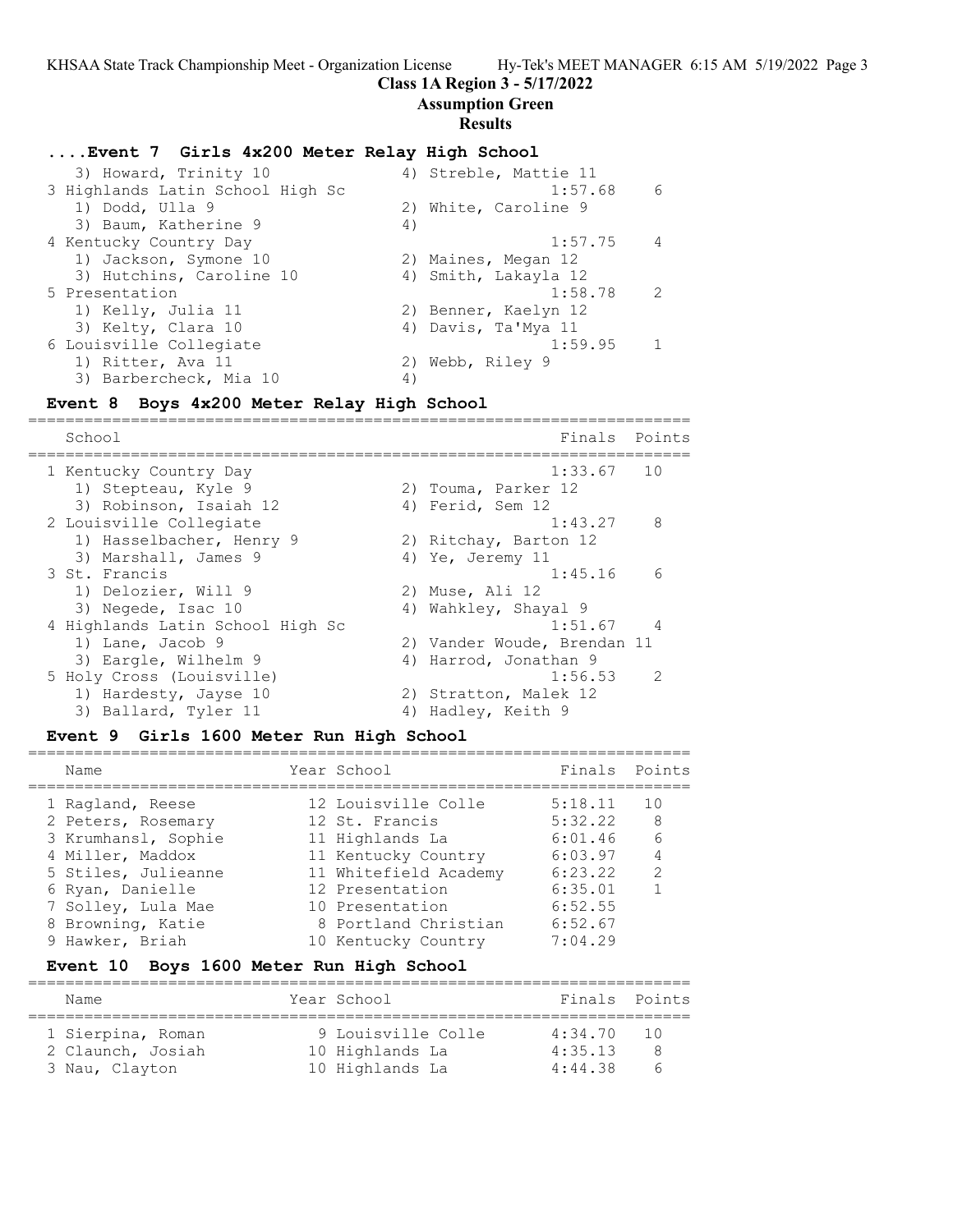## **Class 1A Region 3 - 5/17/2022**

**Assumption Green**

#### **Results**

## **....Event 10 Boys 1600 Meter Run High School**

| 4 Shaps, Ryan       | 9 Kentucky Country   | 4:46.75 | 4 |
|---------------------|----------------------|---------|---|
| 5 Key, Triston      | 11 Lou. Holy Cross   | 4:59.71 | 2 |
| 6 Keith, Baxter     | 12 Walden            | 5:04.53 |   |
| 7 Fitzgerald, Tommy | 12 Louisville Colle  | 5:13.36 |   |
| 8 Oakley, Duffy     | 12 Brown             | 5:20.35 |   |
| 9 Harned, Micah     | 7 Whitefield Academy | 5:42.85 |   |
| 10 Celello, Nate    | 9 Walden             | 5:50.02 |   |
| 11 Najjar, Elias    | 10 Brown             | 5:55.87 |   |

#### **Event 11 Girls 4x100 Meter Relay High School**

======================================================================= School **Finals** Points **Points** Points **Points** Points **Points** Points **Points** Points **Points Points Points Points Points Points Points Points Points Points Points Points Points Points Points** ======================================================================= 1 Brown 53.32 10 1) Jones, Peyton 10 2) Perez Tolon, Chabely 9 3) Goodman, Owen 12 4) O'Brien, Lucy 8 2 Holy Cross (Louisville) 54.18 8 1) Baxter, Emma 10 2) Howard, Trinity 10 3) Streble, Mattie 11 (4) Wiegandt, Callahan 12 3 Walden 54.69 6 1) Cubbage-Troop, June 10 2) Svidal, Amelia 11 3) Svidal, Natalie 8 4) Hassan, Sarah 12 4 Presentation 55.76 4 1) Suggs, Aria 10 2) Kelty, Clara 10 3) Bibbs, Shanya 12 4) Davis, Ta'Mya 11 5 Kentucky Country Day 58.55 2 1) Caudill, Abby 12 2) Bonar, Brooke 11 3) Smith, Lakayla 12 4) Hayden, Natalie 11 6 Louisville Collegiate 1:01.56 1 1) Ritter, Ava 11 2) Barbercheck, Mia 10 3) Surrenti, Maya 12 4) Ritchay, Virginia 10

#### **Event 12 Boys 4x100 Meter Relay High School**

|  | School                           | Finals                    | Points         |
|--|----------------------------------|---------------------------|----------------|
|  | 1 Holy Cross (Louisville)        | 46.05                     | 10             |
|  | 1) Hadley, Keith 9               | 2) Hardesty, Jayse 10     |                |
|  | 3) Siegrist, Nate 12             | 4) Stratton, Malek 12     |                |
|  | 2 Kentucky Country Day           | 46.51                     | 8              |
|  | 1) Brown, Carter 11              | 2) Bockhorst, Clay 12     |                |
|  | 3) Robinson, Isaiah 12           | 4) Stepteau, Kyle 9       |                |
|  | 3 Portland Christian             | 47.73                     | 6              |
|  | 1) Bishoff, Nolan 9              | 2) Nagy, Jonathan 8       |                |
|  | 3) Weaver, Austin 7              | 4) Thomas, Christian 9    |                |
|  | 4 St. Francis                    | 48.20                     | $\overline{4}$ |
|  | 1) Johnson, Luke 11              | 2) Schneiderman, Henry 12 |                |
|  | 3) Robles, Isaiah 12             | 4) Watt, Ahna 10          |                |
|  | 5 Louisville Collegiate          | 50.02                     | $\mathcal{P}$  |
|  | 1) Ye, Jeremy 11                 | 2) Pierie, Ben 12         |                |
|  | 3) Hasselbacher, Henry 9         | 4) Ritchay, Barton 12     |                |
|  | 6 Highlands Latin School High Sc | 52.84                     | $\mathbf{1}$   |
|  | 1) Vander Woude, Brendan 11      | 2) Lane, Jacob 9          |                |
|  | 3) Lane, Ethan 10                | 4) Eargle, Wilhelm 9      |                |
|  |                                  |                           |                |

=======================================================================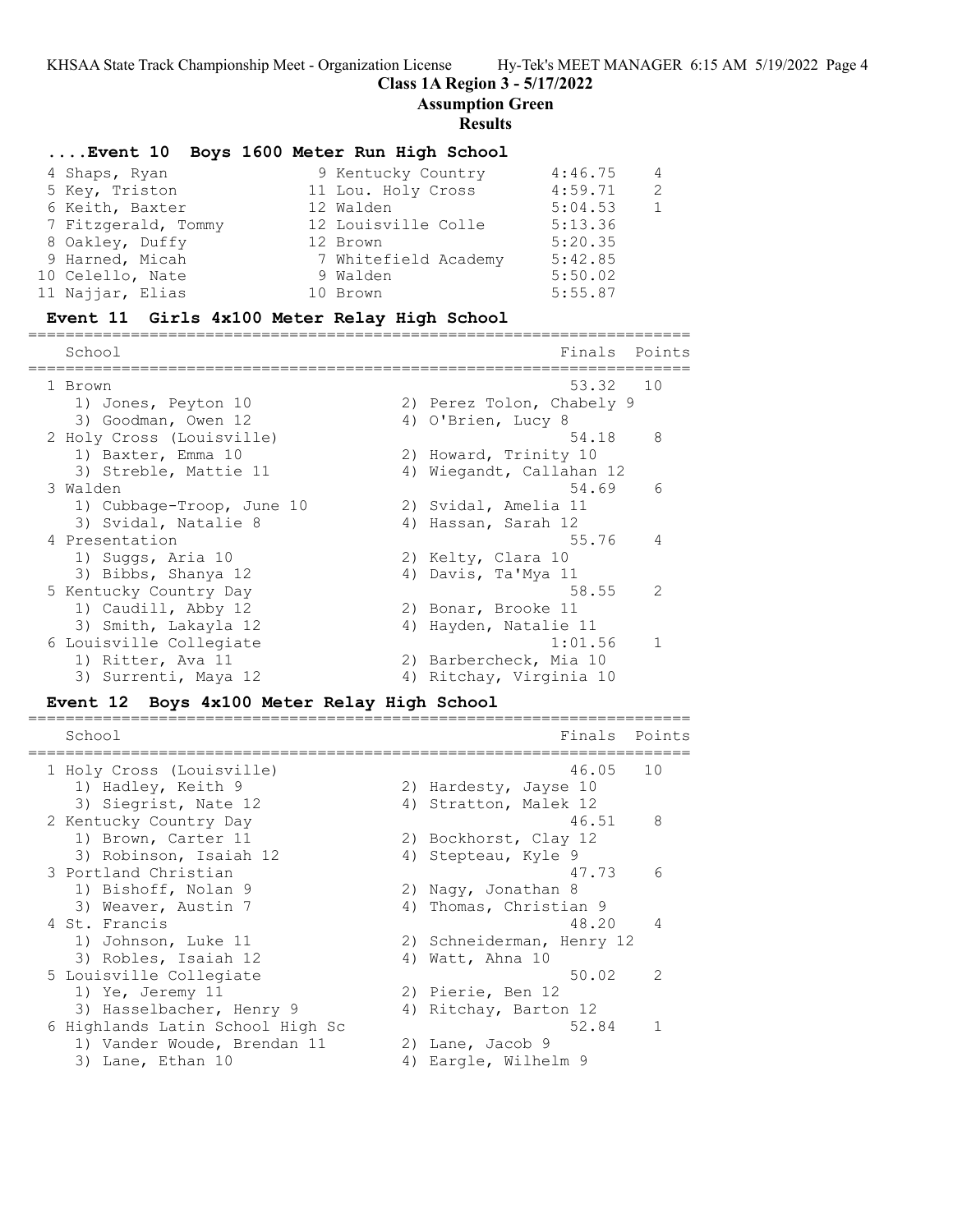## **Class 1A Region 3 - 5/17/2022**

**Assumption Green**

#### **Results**

## **Event 13 Girls 400 Meter Dash High School**

| Name              | Year School           | Finals H# Points |               |                 |
|-------------------|-----------------------|------------------|---------------|-----------------|
| 1 Ragland, Reese  | 12 Louisville Colle   | 1:03.63          |               | 2 10            |
| 2 Tyler, Dakota   | 9 Whitefield Academy  | 1:06.31          |               | 2 8             |
| 3 Martin, Eva     | 10 Louisville Colle   | 1:07.34          |               | $2\overline{6}$ |
| 4 Ritter, Kylie   | 11 Whitefield Academy | 1:08.50          | $\mathcal{L}$ | $\overline{4}$  |
| 5 Maines, Megan   | 12 Kentucky Country   | 1:13.24          | $\mathcal{L}$ | $\overline{2}$  |
| 6 White, Caroline | 9 Highlands La        | 1:13.82          | $\mathcal{L}$ |                 |
| 7 Hayden, Natalie | 11 Kentucky Country   | 1:14.30          | $\mathcal{D}$ |                 |
| 8 Kelty, Clara    | 10 Presentation       | 1:24.43          | $\mathcal{P}$ |                 |
| 9 Oneal, Breaze   | 9 Lou. Holy Cross     | 1:26.57          |               |                 |
|                   |                       |                  |               |                 |

#### **Event 14 Boys 400 Meter Dash High School**

==========================================================================

| Name                  | Year School           | Finals  |                | H# Points |
|-----------------------|-----------------------|---------|----------------|-----------|
| 1 Touma, Parker       | 12 Kentucky Country   | 51.89   | 3              | 10        |
| 2 Veliquette, Oliver  | 10 Louisville Colle   | 53.05   | 3              | 8         |
| 3 Stucky, Max         | 11 Kentucky Country   | 55.69   | 3              | 6         |
| 4 Steinrock, Jonny    | 12 Highlands La       | 56.36   | 3              | 4         |
| 5 Thomasson, Reese    | 8 Whitefield Academy  | 57.50   | 3              | 2         |
| 6 Smith, Caleb        | 10 Louisville Colle   | 57.58   | 3              |           |
| 7 Morris, Grayson     | 10 Brown              | 58.44   | 3              |           |
| 8 Vander Woude, Josh  | 9 Highlands La        | 59.40   | 3              |           |
| 9 Ring, Will          | 9 Whitefield Academy  | 1:00.00 | $\overline{2}$ |           |
| 10 Green, Jonathan    | 11 Walden             | 1:01.08 | $\overline{2}$ |           |
| 11 Butler, Savion     | 9 St. Francis         | 1:03.98 |                |           |
| 12 Gonterman, Bennett | 8 Portland Christian  | 1:04.07 | $\overline{2}$ |           |
| 13 Miles, Mason       | 10 Lou. Holy Cross    | 1:04.72 | $\overline{2}$ |           |
| 14 Riley, Alex        | 10 Lou. Holy Cross    | 1:05.88 | $\overline{2}$ |           |
| 15 Barton, Drew       | 10 Walden             | 1:06.31 |                |           |
| 16 Zausch, Oliver     | 7 Brown               | 1:07.65 | $\overline{2}$ |           |
| 17 Howard, Caleb      | 10 Portland Christian | 1:09.58 | 2              |           |

#### **Event 15 Girls 300 Meter Hurdles High School**

| Name                   | Year School         | Finals Points |                |
|------------------------|---------------------|---------------|----------------|
| 1 Schulten, Gabbie     | 10 Louisville Colle | 51.28         | - 10           |
| 2 Denley, Molly-Louise | 9 Highlands La      | 53.07         | 8              |
| 3 Dodd, Ulla           | 9 Highlands La      | 53.12         | $\epsilon$     |
| 4 Ellis, Kelsey        | 9 Lou. Holy Cross   | 1:03.25       | $\overline{4}$ |
| 5 Norton, Lily         | 12 Presentation     | 1:03.28       |                |

# **Event 16 Boys 300 Meter Hurdles High School**

| Name                 | Year School          | Finals Points |                |
|----------------------|----------------------|---------------|----------------|
| 1 Boyd, Parker       | 9 Highlands La       | 43.43         | 1 O            |
| 2 Ballard, Tyler     | 11 Lou. Holy Cross   | 43.46         | -8             |
| 3 Veliquette, Julien | 9 Louisville Colle   | 43.48         | 6              |
| 4 Marshall, James    | 9 Louisville Colle   | 48.09         | $\overline{4}$ |
| 5 Pence, Maddox      | 10 Lou. Holy Cross   | 49.28         | $\mathcal{L}$  |
| 6 Bishoff, Nolan     | 9 Portland Christian | 52.43         |                |
| 7 Franz, Joseph      | 10 Highlands La      | 53.65         |                |
|                      |                      |               |                |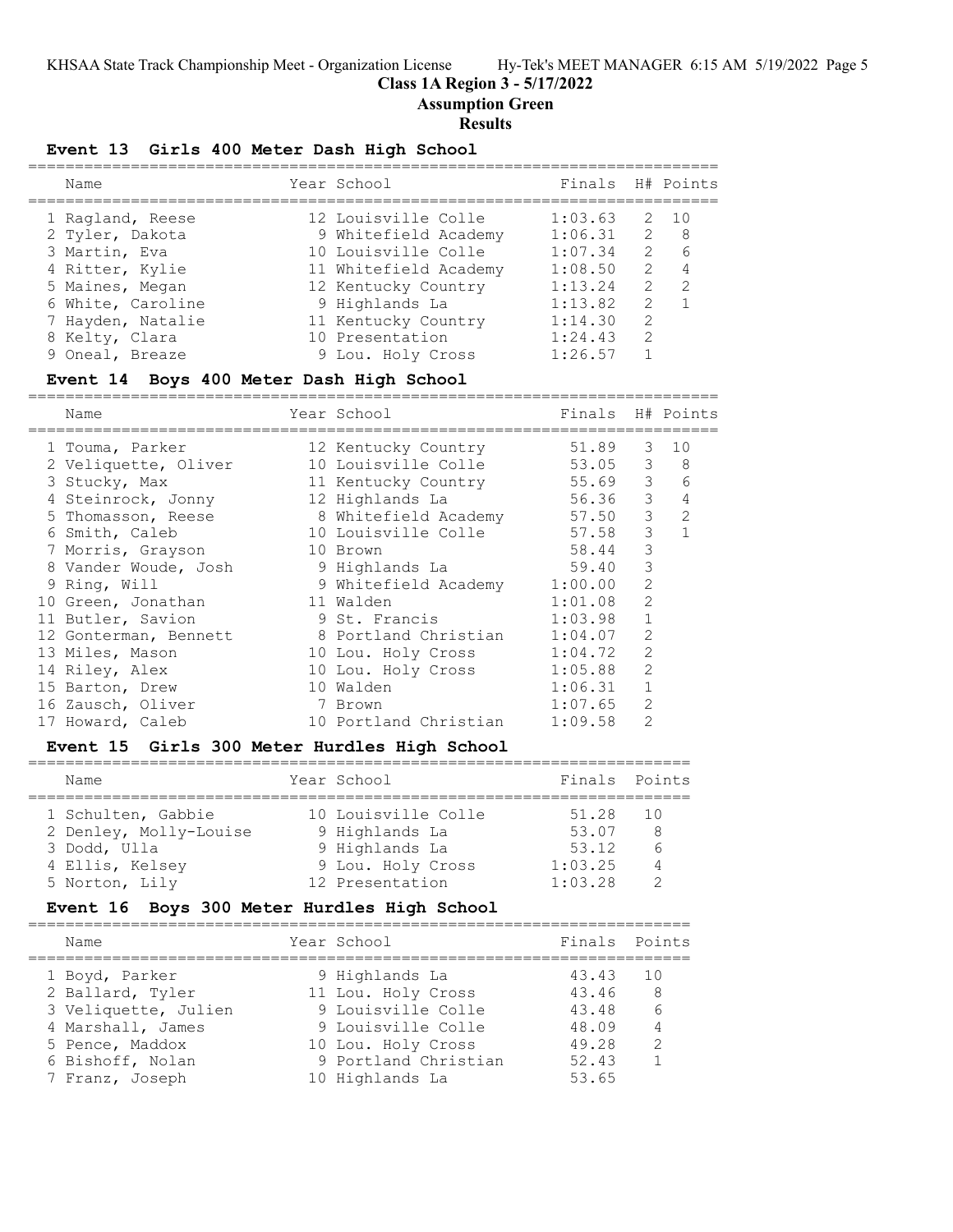## **Class 1A Region 3 - 5/17/2022**

**Assumption Green**

#### **Results**

**....Event 16 Boys 300 Meter Hurdles High School**

8 Green, Nathan 11 Walden 55.66

# **Event 17 Girls 800 Meter Run High School**

| Name                |  | Finals                                                                                                                                                                                                                                                        | Points         |
|---------------------|--|---------------------------------------------------------------------------------------------------------------------------------------------------------------------------------------------------------------------------------------------------------------|----------------|
| 1 Ragland, Reese    |  | 2:25.07                                                                                                                                                                                                                                                       | 10             |
| 2 Peters, Rosemary  |  | 2:28.84                                                                                                                                                                                                                                                       | 8              |
| 3 Kara, Ashley      |  | 2:29.93                                                                                                                                                                                                                                                       | 6              |
| 4 Rice, Andrea      |  | 2:36.86                                                                                                                                                                                                                                                       | $\overline{4}$ |
| 5 Panchal, Sonia    |  | 2:46.44                                                                                                                                                                                                                                                       | $\mathcal{L}$  |
| 6 Stiles, Julieanne |  | 2:47.26                                                                                                                                                                                                                                                       |                |
| 7 Tyler, Dakota     |  | 2:54.18                                                                                                                                                                                                                                                       |                |
| 8 Kulp, Emily       |  | 2:54.48                                                                                                                                                                                                                                                       |                |
| 9 Ryan, Danielle    |  | 2:56.46                                                                                                                                                                                                                                                       |                |
| 10 Solley, Lula Mae |  | 3:06.84                                                                                                                                                                                                                                                       |                |
| 11 Browning, Katie  |  | 3:07.98                                                                                                                                                                                                                                                       |                |
|                     |  | Year School<br>12 Louisville Colle<br>12 St. Francis<br>9 Louisville Colle<br>12 Kentucky Country<br>12 Kentucky Country<br>11 Whitefield Academy<br>9 Whitefield Academy<br>10 Lou. Holy Cross<br>12 Presentation<br>10 Presentation<br>8 Portland Christian |                |

#### **Event 18 Boys 800 Meter Run High School**

======================================================================= Name Tear School Finals Points ======================================================================= 1 Key, Triston 11 Lou. Holy Cross 2:00.13 10 2 Claunch, Josiah 10 Highlands La 2:02.00 8 3 Rizzo, Mason 11 Highlands La 2:10.35 6 4 Oakley, Duffy 12 Brown 2:11.88 4 5 Shaps, Ryan 9 Kentucky Country 2:13.38 2 6 Cook, Michael 8 Walden 2:15.51 1 7 Keith, Baxter 12 Walden 2:16.64 8 Rhea, Jaron 11 Lou. Holy Cross 2:25.79 9 Thomasson, Reese 8 Whitefield Academy 2:26.35 10 LeDoux, Max 10 Louisville Colle 2:26.45 11 Olson, Noah 9 Portland Christian 2:27.05 12 Gonterman, Bennett 8 Portland Christian 2:33.58 13 Moriarty, Brendan 12 Louisville Colle 2:34.01 14 Najjar, Elias 10 Brown 2:37.14

## **Event 19 Girls 200 Meter Dash High School**

| Name                   | Year School           | Finals H# Points |               |                |
|------------------------|-----------------------|------------------|---------------|----------------|
| 1 Perez Tolon, Chabely | 9 Brown               | 27.70            | 3             | 10             |
| 2 Jones, Peyton        | 10 Brown              | 27.73            | $\mathcal{E}$ | 8              |
| 3 Baum, Katherine      | 9 Highlands La        | 29.02            | 3             | 6              |
| 4 Barbercheck, Mia     | 10 Louisville Colle   | 29.45            | 3             | $\overline{4}$ |
| 5 Smith, Lakayla       | 12 Kentucky Country   | 29.59            | 3             | $\mathcal{L}$  |
| 6 Ritter, Sara         | 11 Whitefield Academy | 29.97            | 3             |                |
| 7 Hutchins, Caroline   | 10 Kentucky Country   | 30.84            | 3             |                |
| 8 Ritter, Kylie        | 11 Whitefield Academy | 30.88            | $\mathcal{L}$ |                |
| 9 Ritter, Ava          | 11 Louisville Colle   | 31.13            | $\mathcal{L}$ |                |
| 10 Kelly, Julia        | 11 Presentation       | 31.21            | 3             |                |
| 11 White, Caroline     | 9 Highlands La        | 32.29            | $\mathcal{L}$ |                |
| 12 Ellis, Kelsey       | 9 Lou. Holy Cross     | 32.41            |               |                |
| 13 Norton, Lily        | 12 Presentation       | 33.60            | $\mathcal{L}$ |                |
| 14 Oneal, Breaze       | 9 Lou. Holy Cross     | 33.76            | $\mathcal{P}$ |                |

==========================================================================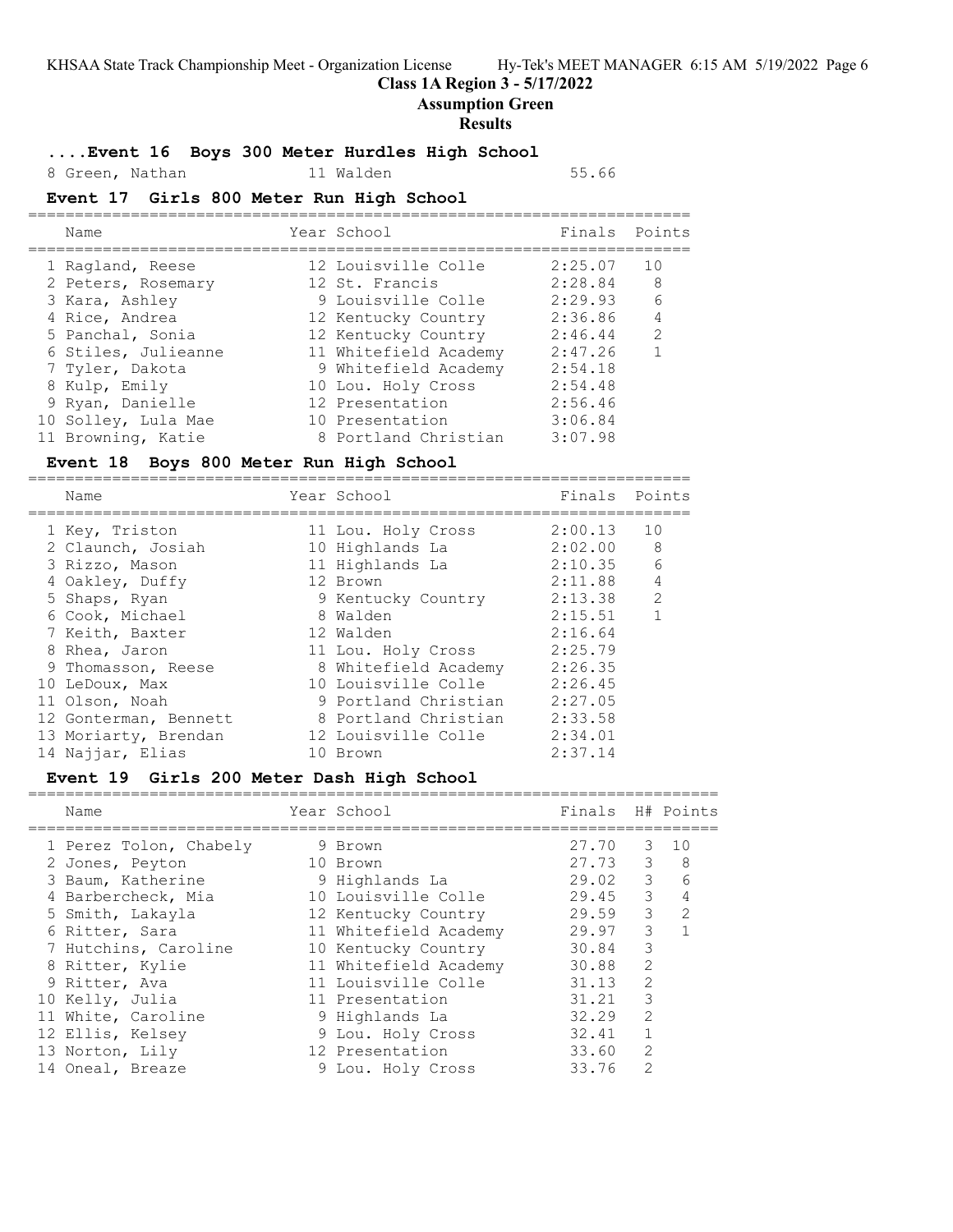=======================================================================

# **Class 1A Region 3 - 5/17/2022**

**Assumption Green**

#### **Results**

## **....Event 19 Girls 200 Meter Dash High School**

15 Maguire, Alaina **8** Portland Christian 42.59 2

# **Event 20 Boys 200 Meter Dash High School**

|  | Name                    | Year School          | Finals H# Points |                |                |
|--|-------------------------|----------------------|------------------|----------------|----------------|
|  | 1 Siegrist, Nate        | 12 Lou. Holy Cross   | 23.32            | 3 <sup>7</sup> | 10             |
|  | 2 Touma, Parker         | 12 Kentucky Country  | $23.33$ 3        |                | 8              |
|  | 3 Stepteau, Kyle        | 9 Kentucky Country   | 24.01 3 6        |                |                |
|  | 4 Veliquette, Oliver    | 10 Louisville Colle  | 24.34 3          |                | $\overline{4}$ |
|  | 5 Smith, Kwaylen        | 10 Louisville Colle  | 24.41 3          |                | $\overline{2}$ |
|  | 6 Thomas, Christian     | 9 Portland Christian | 24.56            | 3              | $\mathbf{1}$   |
|  | 7 Hadley, Keith         | 9 Lou. Holy Cross    | 24.72            | 3              |                |
|  | 8 Naqy, Jonathan        | 8 Portland Christian | 24.80            | $\overline{2}$ |                |
|  | 9 Vander Woude, Brendan | 11 Highlands La      | 24.89            | $\overline{2}$ |                |
|  | 10 Delozier, Will       | 9 St. Francis        | 25.49            | 2              |                |
|  | 11 Morris, Grayson      | 10 Brown             | 25.54            | 3              |                |
|  | 12 Watt, Ahna           | 10 St. Francis       | 26.81            | $\overline{2}$ |                |
|  | 13 Ring, Will           | 9 Whitefield Academy | 26.82            | $\overline{2}$ |                |
|  | 14 Young, David         | 11 Walden            | 26.86            | $\mathcal{L}$  |                |
|  | 15 Green, Jonathan      | 11 Walden            | 27.86            |                |                |
|  | 16 Harris, Paul         | 9 Whitefield Academy | 27.98            | $\overline{2}$ |                |
|  | 17 Weaver, Alex         | 9 Brown              | 28.94            |                |                |
|  |                         |                      |                  |                |                |

#### **Event 21 Girls 3200 Meter Run High School**

| Name                | Year School         | Finals Points |     |
|---------------------|---------------------|---------------|-----|
| 1 Schoenegge, Haley | 11 Kentucky Country | 11:55.24      | 1() |
| 2 Krumhansl, Sophie | 11 Highlands La     | 13:04.64      | 8   |
| 3 Hurwitz, Ava      | 10 Kentucky Country | 13:12.27      | 6   |
| 4 Shannon, Eva      | 11 Louisville Colle | 13:46.72      | 4   |
| 5 Hayden, Lila      | 9 Louisville Colle  | 16:22.68      |     |

## **Event 22 Boys 3200 Meter Run High School**

| Name               | Year School          | Finals Points |                |
|--------------------|----------------------|---------------|----------------|
| 1 Sierpina, Roman  | 9 Louisville Colle   | 10:05.50      | 1 O            |
| 2 Bitner, Benjamin | 9 Highlands La       | 10:33.33      | - 8            |
| 3 Bitner, Asher    | 9 Highlands La       | 10:46.09      | 6              |
| 4 Britz, Ryan      | 9 Lou. Holy Cross    | 11:19.36      | $\overline{4}$ |
| 5 Garlove, Addison | 10 Kentucky Country  | 11:24.32      | 2              |
| 6 Beasley, Calder  | 12 Louisville Colle  | 11:26.46      | 1              |
| 7 Harned, Micah    | 7 Whitefield Academy | 11:42.25      |                |
| 8 Bache, William   | 9 Kentucky Country   | 11:59.03      |                |

## **Event 23 Girls 4x400 Meter Relay High School**

| School                                                               | Finals Points                                                  |
|----------------------------------------------------------------------|----------------------------------------------------------------|
| 1 Louisville Collegiate<br>1) Martin, Eva 10<br>3) Surrenti, Maya 12 | $4:29.59$ 10<br>2) Schulten, Gabbie 10<br>4) Ragland, Reese 12 |
| 2 Kentucky Country Day                                               | 4:36.61                                                        |